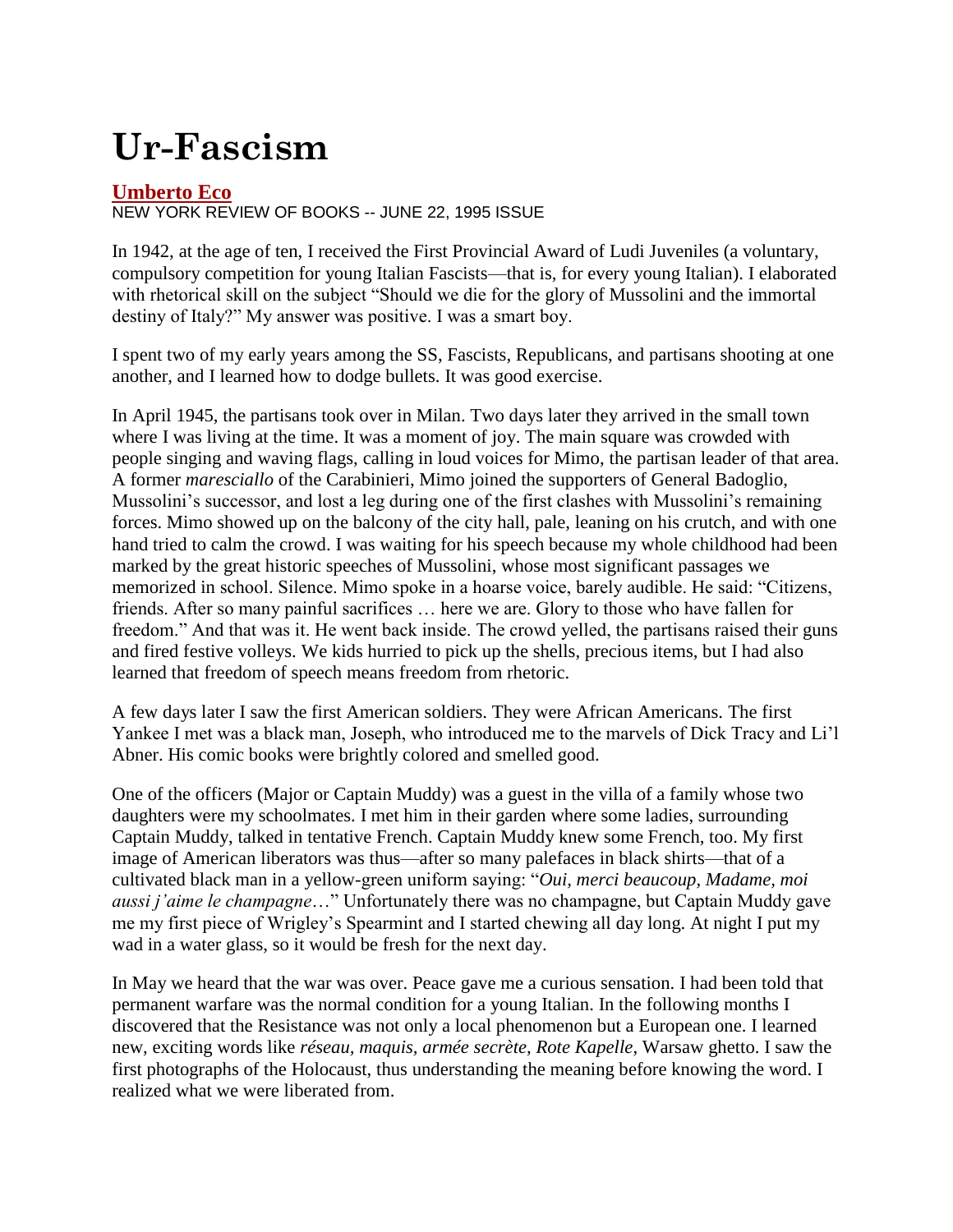In my country today there are people who are wondering if the Resistance had a real military impact on the course of the war. For my generation this question is irrelevant: we immediately understood the moral and psychological meaning of the Resistance. For us it was a point of pride to know that we Europeans did not wait passively for liberation. And for the young Americans who were paying with their blood for our restored freedom it meant something to know that behind the firing lines there were Europeans paying their own debt in advance.

In my country today there are those who are saying that the myth of the Resistance was a Communist lie. It is true that the Communists exploited the Resistance as if it were their personal property, since they played a prime role in it; but I remember partisans with kerchiefs of different colors. Sticking close to the radio, I spent my nights—the windows closed, the blackout making the small space around the set a lone luminous halo—listening to the messages sent by the Voice of London to the partisans. They were cryptic and poetic at the same time (*The sun also rises, The roses will bloom*) and most of them were "*messaggi per la Franchi*." Somebody whispered to me that Franchi was the leader of the most powerful clandestine network in northwestern Italy, a man of legendary courage. Franchi became my hero. Franchi (whose real name was Edgardo Sogno) was a monarchist, so strongly anti-Communist that after the war he joined very rightwing groups, and was charged with collaborating in a project for a reactionary coup d'état. Who cares? Sogno still remains the dream hero of my childhood. Liberation was a common deed for people of different colors.

In my country today there are some who say that the War of Liberation was a tragic period of division, and that all we need is national reconciliation. The memory of those terrible years should be repressed, *refoulée, verdrängt*. But *Verdrängung* causes neurosis. If reconciliation means compassion and respect for all those who fought their own war in good faith, to forgive does not mean to forget. I can even admit that Eichmann sincerely believed in his mission, but I cannot say, "OK, come back and do it again." We are here to remember what happened and solemnly say that "They" must not do it again.

#### But who are They?

If we still think of the totalitarian governments that ruled Europe before the Second World War we can easily say that it would be difficult for them to reappear in the same form in different historical circumstances. If Mussolini's fascism was based upon the idea of a charismatic ruler, on corporatism, on the utopia of the Imperial Fate of Rome, on an imperialistic will to conquer new territories, on an exacerbated nationalism, on the ideal of an entire nation regimented in black shirts, on the rejection of parliamentary democracy, on anti-Semitism, then I have no difficulty in acknowledging that today the Italian Alleanza Nazionale, born from the postwar Fascist Party, MSI, and certainly a right-wing party, has by now very little to do with the old fascism. In the same vein, even though I am much concerned about the various Nazi-like movements that have arisen here and there in Europe, including Russia, I do not think that Nazism, in its original form, is about to reappear as a nationwide movement.

Nevertheless, even though political regimes can be overthrown, and ideologies can be criticized and disowned, behind a regime and its ideology there is always a way of thinking and feeling, a group of cultural habits, of obscure instincts and unfathomable drives. Is there still another ghost stalking Europe (not to speak of other parts of the world)?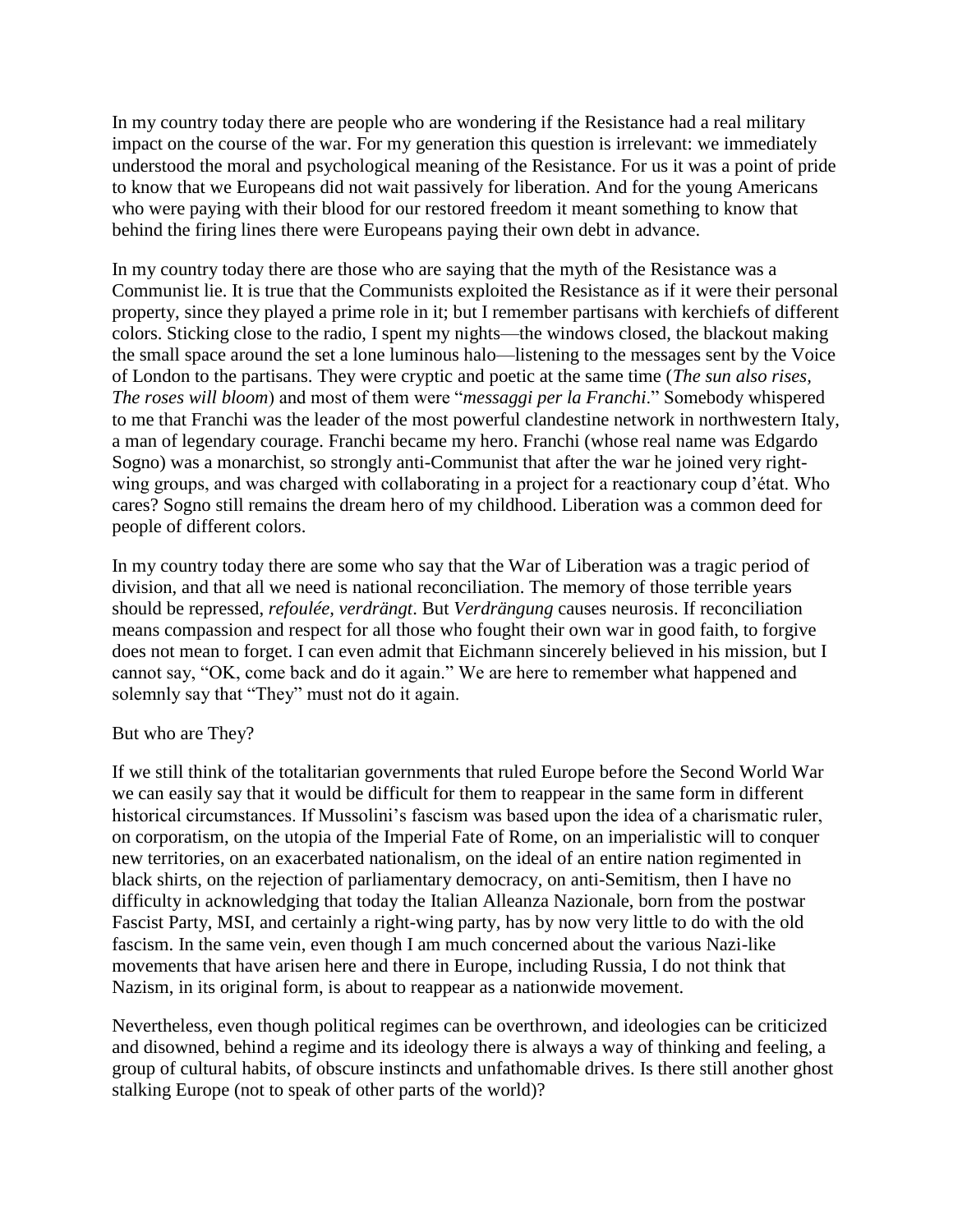Ionesco once said that "only words count and the rest is mere chattering." Linguistic habits are frequently important symptoms of underlying feelings. Thus it is worth asking why not only the Resistance but the Second World War was generally defined throughout the world as a struggle against fascism. If you reread Hemingway's *For Whom the Bell Tolls* you will discover that Robert Jordan identifies his enemies with Fascists, even when he thinks of the Spanish Falangists. And for FDR, "The victory of the American people and their allies will be a victory against fascism and the dead hand of despotism it represents."

During World War II, the Americans who took part in the Spanish war were called "premature anti-fascists"—meaning that fighting against Hitler in the Forties was a moral duty for every good American, but fighting against Franco too early, in the Thirties, smelled sour because it was mainly done by Communists and other leftists. … Why was an expression like *fascist pig* used by American radicals thirty years later to refer to a cop who did not approve of their smoking habits? Why didn't they say: *Cagoulard pig, Falangist pig, Ustashe pig, Quisling pig, Nazi pig*?

*Mein Kampf* is a manifesto of a complete political program. Nazism had a theory of racism and of the Aryan chosen people, a precise notion of degenerate art, *entartete Kunst*, a philosophy of the will to power and of the *Ubermensch*. Nazism was decidedly anti-Christian and neo-pagan, while Stalin's *Diamat* (the official version of Soviet Marxism) was blatantly materialistic and atheistic. If by totalitarianism one means a regime that subordinates every act of the individual to the state and to its ideology, then both Nazism and Stalinism were true totalitarian regimes.

Italian fascism was certainly a dictatorship, but it was not totally totalitarian, not because of its mildness but rather because of the philosophical weakness of its ideology. Contrary to common opinion, fascism in Italy had no special philosophy. The article on fascism signed by Mussolini in the *Treccani Encyclopedia* was written or basically inspired by Giovanni Gentile, but it reflected a late-Hegelian notion of the Absolute and Ethical State which was never fully realized by Mussolini. Mussolini did not have any philosophy: he had only rhetoric. He was a militant atheist at the beginning and later signed the Convention with the Church and welcomed the bishops who blessed the Fascist pennants. In his early anticlerical years, according to a likely legend, he once asked God, in order to prove His existence, to strike him down on the spot. Later, Mussolini always cited the name of God in his speeches, and did not mind being called the Man of Providence.

Italian fascism was the first right-wing dictatorship that took over a European country, and all similar movements later found a sort of archetype in Mussolini's regime. Italian fascism was the first to establish a military liturgy, a folklore, even a way of dressing—far more influential, with its black shirts, than Armani, Benetton, or Versace would ever be. It was only in the Thirties that fascist movements appeared, with Mosley, in Great Britain, and in Latvia, Estonia, Lithuania, Poland, Hungary, Romania, Bulgaria, Greece, Yugoslavia, Spain, Portugal, Norway, and even in South America. It was Italian fascism that convinced many European liberal leaders that the new regime was carrying out interesting social reform, and that it was providing a mildly revolutionary alternative to the Communist threat.

Nevertheless, historical priority does not seem to me a sufficient reason to explain why the word *fascism* became a synecdoche, that is, a word that could be used for different totalitarian movements. This is not because fascism contained in itself, so to speak in their quintessential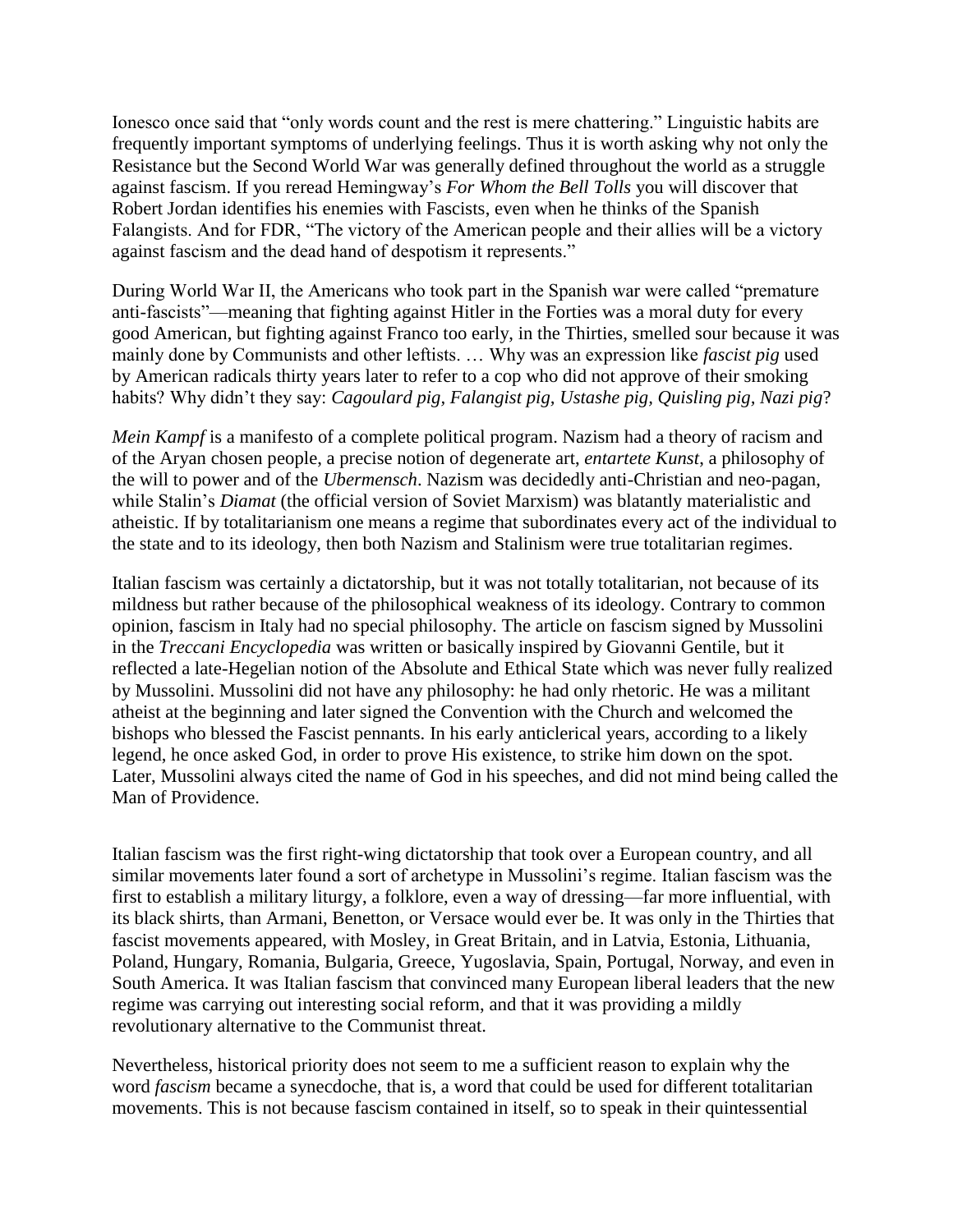state, all the elements of any later form of totalitarianism. On the contrary, fascism had no quintessence. Fascism was a *fuzzy* totalitarianism, a collage of different philosophical and political ideas, a beehive of contradictions. Can one conceive of a truly totalitarian movement that was able to combine monarchy with revolution, the Royal Army with Mussolini's personal *milizia*, the grant of privileges to the Church with state education extolling violence, absolute state control with a free market? The Fascist Party was born boasting that it brought a revolutionary new order; but it was financed by the most conservative among the landowners who expected from it a counter-revolution. At its beginning fascism was republican. Yet it survived for twenty years proclaiming its loyalty to the royal family, while the Duce (the unchallenged Maximal Leader) was arm-in-arm with the King, to whom he also offered the title of Emperor. But when the King fired Mussolini in 1943, the party reappeared two months later, with German support, under the standard of a "social" republic, recycling its old revolutionary script, now enriched with almost Jacobin overtones.

There was only a single Nazi architecture and a single Nazi art. If the Nazi architect was Albert Speer, there was no more room for Mies van der Rohe. Similarly, under Stalin's rule, if Lamarck was right there was no room for Darwin. In Italy there were certainly fascist architects but close to their pseudo-Coliseums were many new buildings inspired by the modern rationalism of Gropius.

There was no fascist Zhdanov setting a strictly cultural line. In Italy there were two important art awards. The Premio Cremona was controlled by a fanatical and uncultivated Fascist, Roberto Farinacci, who encouraged art as propaganda. (I can remember paintings with such titles as *Listening by Radio to the Duce's Speech or States of Mind Created by Fascism*.) The Premio Bergamo was sponsored by the cultivated and reasonably tolerant Fascist Giuseppe Bottai, who protected both the concept of art for art's sake and the many kinds of avant-garde art that had been banned as corrupt and crypto-Communist in Germany.

The national poet was D'Annunzio, a dandy who in Germany or in Russia would have been sent to the firing squad. He was appointed as the bard of the regime because of his nationalism and his cult of heroism—which were in fact abundantly mixed up with influences of French *fin de siècle* decadence.

Take Futurism. One might think it would have been considered an instance of *entartete Kunst*, along with Expressionism, Cubism, and Surrealism. But the early Italian Futurists were nationalist; they favored Italian participation in the First World War for aesthetic reasons; they celebrated speed, violence, and risk, all of which somehow seemed to connect with the fascist cult of youth. While fascism identified itself with the Roman Empire and rediscovered rural traditions, Marinetti (who proclaimed that a car was more beautiful than the *Victory of Samothrace*, and wanted to kill even the moonlight) was nevertheless appointed as a member of the Italian Academy, which treated moonlight with great respect.

Many of the future partisans and of the future intellectuals of the Communist Party were educated by the GUF, the fascist university students' association, which was supposed to be the cradle of the new fascist culture. These clubs became a sort of intellectual melting pot where new ideas circulated without any real ideological control. It was not that the men of the party were tolerant of radical thinking, but few of them had the intellectual equipment to control it.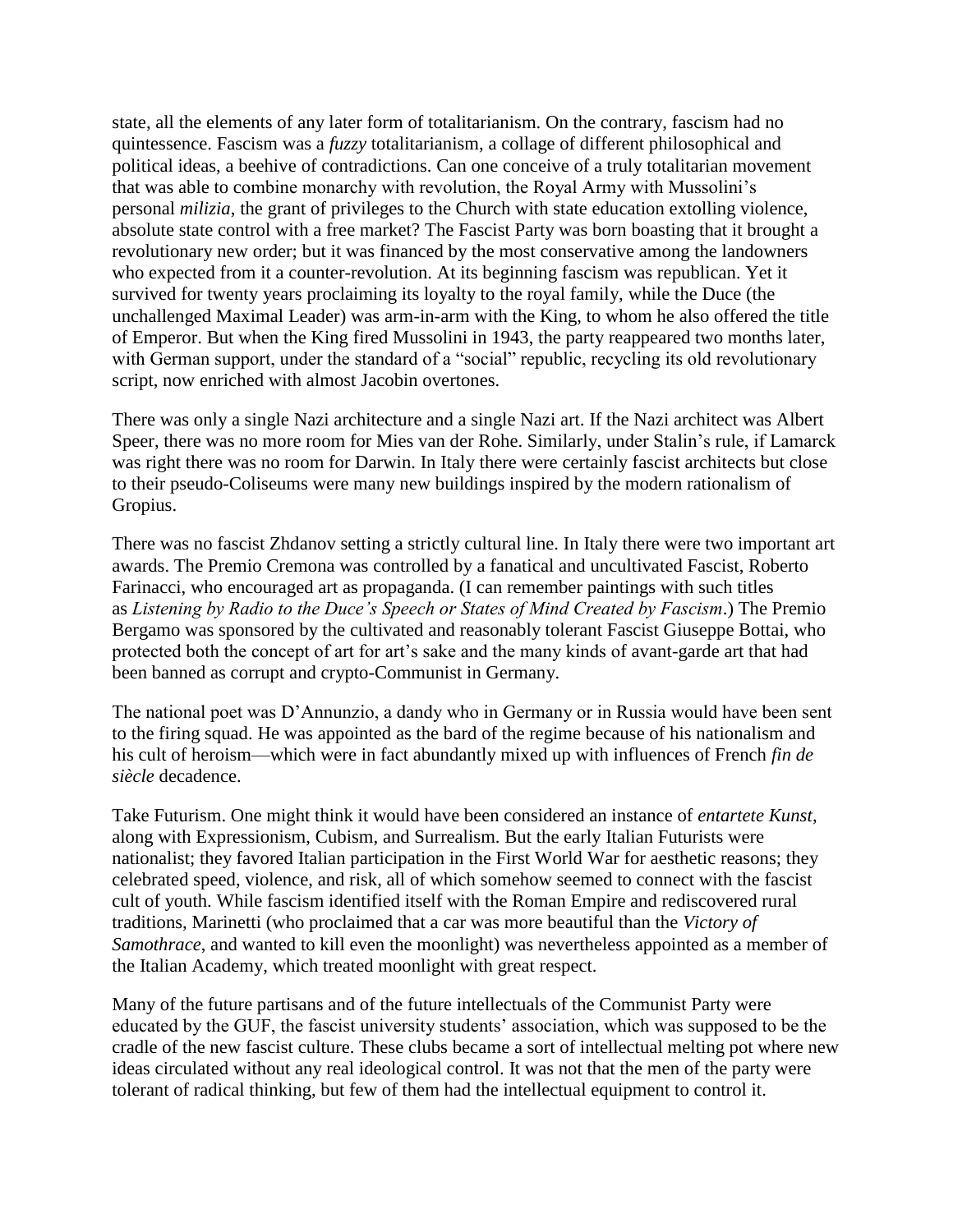During those twenty years, the poetry of Montale and other writers associated with the group called the Ermetici was a reaction to the bombastic style of the regime, and these poets were allowed to develop their literary protest from within what was seen as their ivory tower. The mood of the Ermetici poets was exactly the reverse of the fascist cult of optimism and heroism. The regime tolerated their blatant, even though socially imperceptible, dissent because the Fascists simply did not pay attention to such arcane language.

All this does not mean that Italian fascism was tolerant. Gramsci was put in prison until his death; the opposition leaders Giacomo Matteotti and the brothers Rosselli were assassinated; the free press was abolished, the labor unions were dismantled, and political dissenters were confined on remote islands. Legislative power became a mere fiction and the executive power (which controlled the judiciary as well as the mass media) directly issued new laws, among them laws calling for preservation of the race (the formal Italian gesture of support for what became the Holocaust).

The contradictory picture I describe was not the result of tolerance but of political and ideological discombobulation. But it was a rigid discombobulation, a structured confusion. Fascism was philosophically out of joint, but emotionally it was firmly fastened to some archetypal foundations.

So we come to my second point. There was only one Nazism. We cannot label Franco's hyper-Catholic Falangism as Nazism, since Nazism is fundamentally pagan, polytheistic, and anti-Christian. But the fascist game can be played in many forms, and the name of the game does not change. The notion of fascism is not unlike Wittgenstein's notion of a game. A game can be either competitive or not, it can require some special skill or none, it can or cannot involve money. Games are different activities that display only some "family resemblance," as Wittgenstein put it. Consider the following sequence:

#### *1 2 3 4*

### *abc bcd cde def*

Suppose there is a series of political groups in which group one is characterized by the features *abc*, group two by the features *bcd*, and so on. Group two is similar to group one since they have two features in common; for the same reasons three is similar to two and four is similar to three. Notice that three is also similar to one (they have in common the feature *c*). The most curious case is presented by four, obviously similar to three and two, but with no feature in common with one. However, owing to the uninterrupted series of decreasing similarities between one and four, there remains, by a sort of illusory transitivity, a family resemblance between four and one.

Fascism became an all-purpose term because one can eliminate from a fascist regime one or more features, and it will still be recognizable as fascist. Take away imperialism from fascism and you still have Franco and Salazar. Take away colonialism and you still have the Balkan fascism of the Ustashes. Add to the Italian fascism a radical anti-capitalism (which never much fascinated Mussolini) and you have Ezra Pound. Add a cult of Celtic mythology and the Grail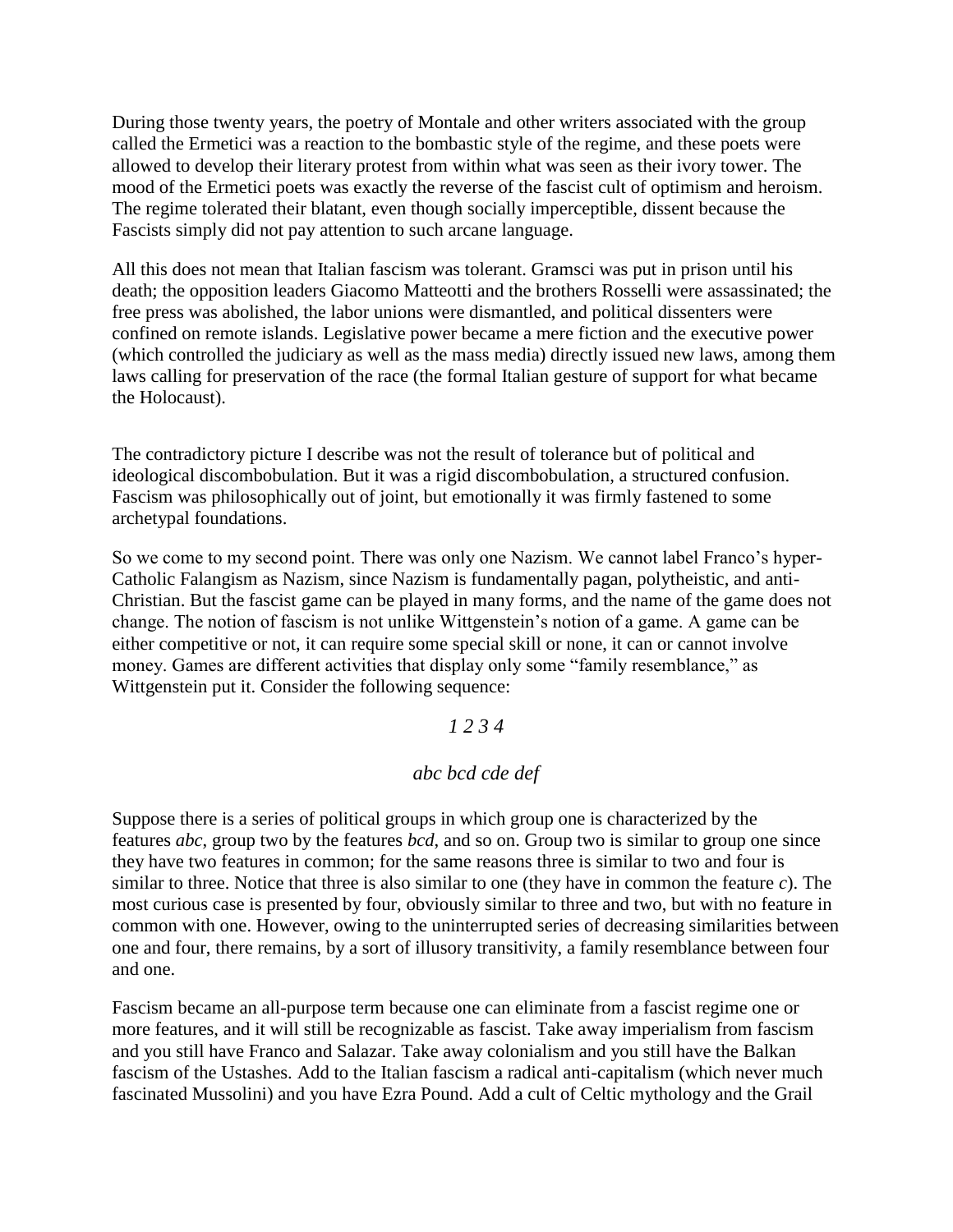mysticism (completely alien to official fascism) and you have one of the most respected fascist gurus, Julius Evola.

But in spite of this fuzziness, I think it is possible to outline a list of features that are typical of what I would like to call Ur-Fascism, or Eternal Fascism. These features cannot be organized into a system; many of them contradict each other, and are also typical of other kinds of despotism or fanaticism. But it is enough that one of them be present to allow fascism to coagulate around it.

1. The first feature of Ur-Fascism is the *cult of tradition*. Traditionalism is of course much older than fascism. Not only was it typical of counter-revolutionary Catholic thought after the French revolution, but it was born in the late Hellenistic era, as a reaction to classical Greek rationalism. In the Mediterranean basin, people of different religions (most of them indulgently accepted by the Roman Pantheon) started dreaming of a revelation received at the dawn of human history. This revelation, according to the traditionalist mystique, had remained for a long time concealed under the veil of forgotten languages—in Egyptian hieroglyphs, in the Celtic runes, in the scrolls of the little known religions of Asia.

This new culture had to be *syncretistic*. Syncretism is not only, as the dictionary says, "the combination of different forms of belief or practice"; such a combination must tolerate contradictions. Each of the original messages contains a silver of wisdom, and whenever they seem to say different or incompatible things it is only because all are alluding, allegorically, to the same primeval truth.

As a consequence, there can be no advancement of learning. Truth has been already spelled out once and for all, and we can only keep interpreting its obscure message.

One has only to look at the syllabus of every fascist movement to find the major traditionalist thinkers. The Nazi gnosis was nourished by traditionalist, syncretistic, occult elements. The most influential theoretical source of the theories of the new Italian right, Julius Evola, merged the Holy Grail with *The Protocols of the Elders of Zion*, alchemy with the Holy Roman and Germanic Empire. The very fact that the Italian right, in order to show its open-mindedness, recently broadened its syllabus to include works by De Maistre, Guenon, and Gramsci, is a blatant proof of syncretism.

If you browse in the shelves that, in American bookstores, are labeled as New Age, you can find there even Saint Augustine who, as far as I know, was not a fascist. But combining Saint Augustine and Stonehenge—*that* is a symptom of Ur-Fascism.

2. Traditionalism implies the *rejection of modernism*. Both Fascists and Nazis worshiped technology, while traditionalist thinkers usually reject it as a negation of traditional spiritual values. However, even though Nazism was proud of its industrial achievements, its praise of modernism was only the surface of an ideology based upon Blood and Earth (*Blut und Boden*). The rejection of the modern world was disguised as a rebuttal of the capitalistic way of life, but it mainly concerned the rejection of the Spirit of 1789 (and of 1776, of course). The Enlightenment, the Age of Reason, is seen as the beginning of modern depravity. In this sense Ur-Fascism can be defined as *irrationalism*.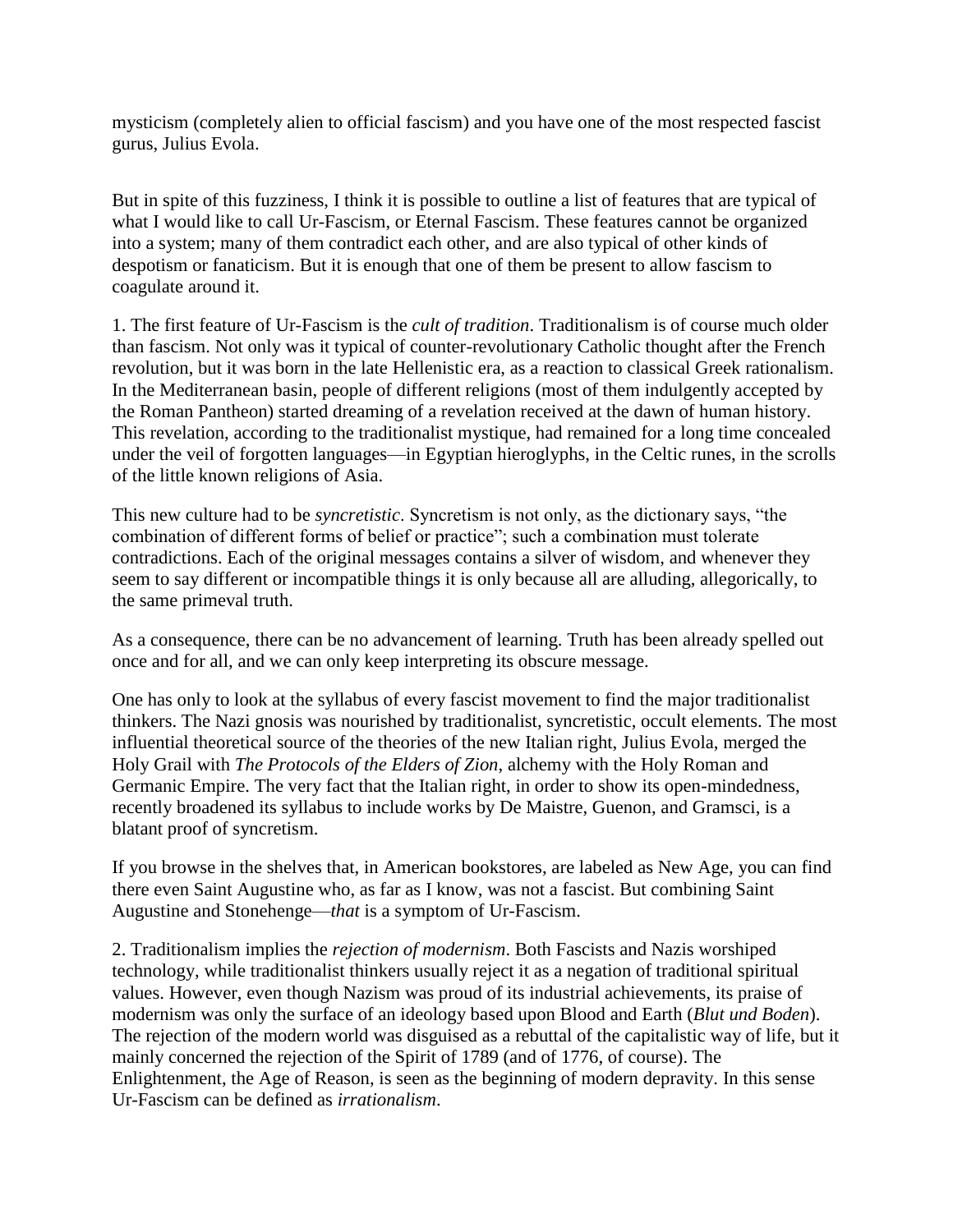3. Irrationalism also depends on the cult of *action for action's sake*. Action being beautiful in itself, it must be taken before, or without, any previous reflection. Thinking is a form of emasculation. Therefore culture is suspect insofar as it is identified with critical attitudes. Distrust of the intellectual world has always been a symptom of Ur-Fascism, from Goering's alleged statement ("When I hear talk of culture I reach for my gun") to the frequent use of such expressions as "degenerate intellectuals," "eggheads," "effete snobs," "universities are a nest of reds." The official Fascist intellectuals were mainly engaged in attacking modern culture and the liberal intelligentsia for having betrayed traditional values.

4. No syncretistic faith can withstand analytical criticism. The critical spirit makes distinctions, and to distinguish is a sign of modernism. In modern culture the scientific community praises disagreement as a way to improve knowledge. For Ur-Fascism, disagreement is treason.

5. Besides, disagreement is a sign of diversity. Ur-Fascism grows up and seeks for consensus by exploiting and exacerbating the natural *fear of difference*. The first appeal of a fascist or prematurely fascist movement is an appeal against the intruders. Thus Ur-Fascism is racist by definition.

6. Ur-Fascism derives from individual or social frustration. That is why one of the most typical features of the historical fascism was the *appeal to a frustrated middle class*, a class suffering from an economic crisis or feelings of political humiliation, and frightened by the pressure of lower social groups. In our time, when the old "proletarians" are becoming petty bourgeois (and the lumpen are largely excluded from the political scene), the fascism of tomorrow will find its audience in this new majority.

7. To people who feel deprived of a clear social identity, Ur-Fascism says that their only privilege is the most common one, to be born in the same country. This is the origin of nationalism. Besides, the only ones who can provide an identity to the nation are its enemies. Thus at the root of the Ur-Fascist psychology there is the *obsession with a plot*, possibly an international one. The followers must feel besieged. The easiest way to solve the plot is the appeal to xenophobia. But the plot must also come from the inside: Jews are usually the best target because they have the advantage of being at the same time inside and outside. In the US, a prominent instance of the plot obsession is to be found in Pat Robertson's *The New World Order*, but, as we have recently seen, there are many others.

8. The followers must feel humiliated by the ostentatious wealth and force of their enemies. When I was a boy I was taught to think of Englishmen as the five-meal people. They ate more frequently than the poor but sober Italians. Jews are rich and help each other through a secret web of mutual assistance. However, the followers must be convinced that they can overwhelm the enemies. Thus, by a continuous shifting of rhetorical focus, the enemies are at the same time too strong and too weak. Fascist governments are condemned to lose wars because they are constitutionally incapable of objectively evaluating the force of the enemy.

9. For Ur-Fascism there is no struggle for life but, rather, life is lived for struggle. Thus *pacifism is trafficking with the enemy*. It is bad because *life is permanent warfare*. This, however, brings about an Armageddon complex. Since enemies have to be defeated, there must be a final battle, after which the movement will have control of the world. But such a "final solution" implies a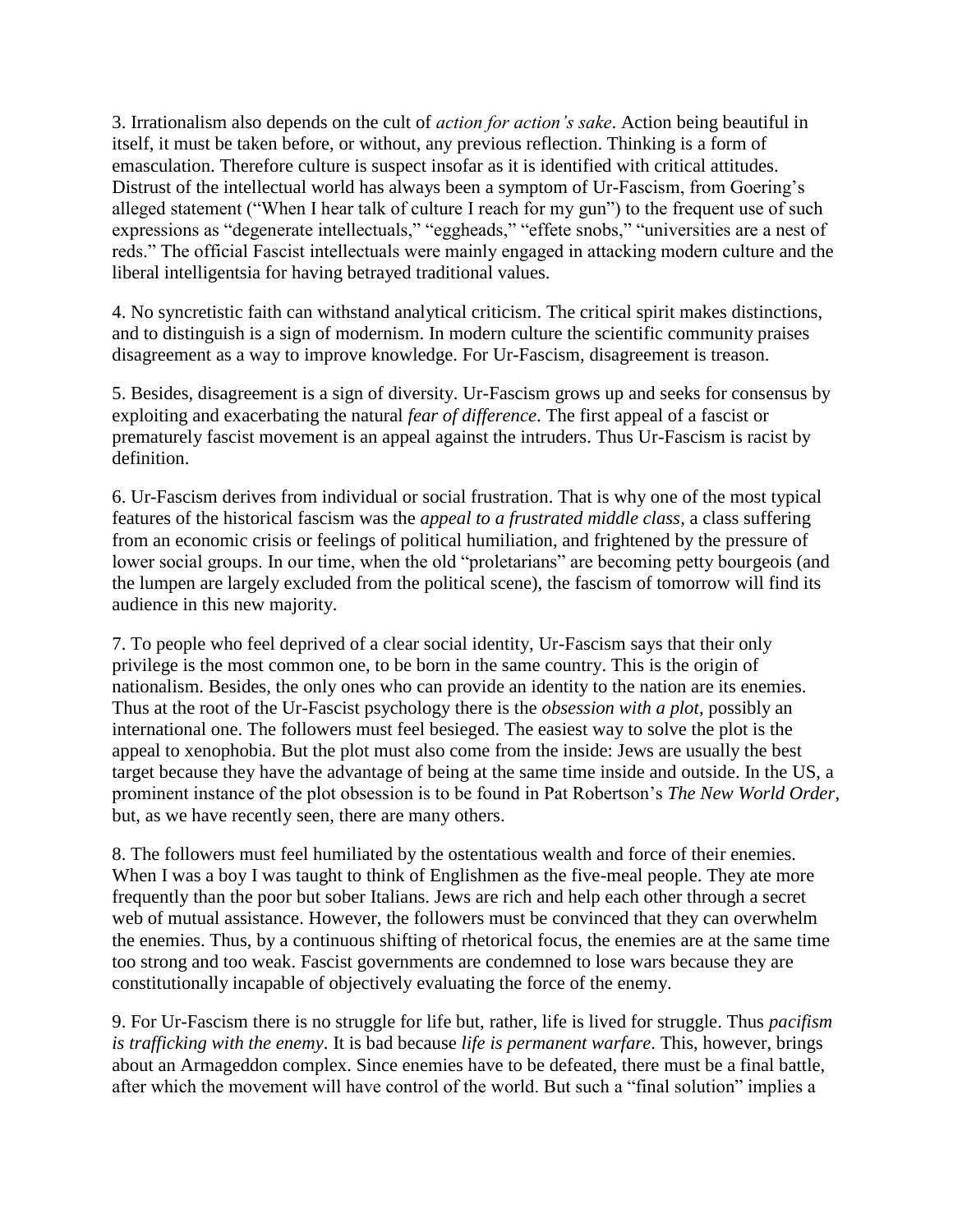further era of peace, a Golden Age, which contradicts the principle of permanent war. No fascist leader has ever succeeded in solving this predicament.

10. Elitism is a typical aspect of any reactionary ideology, insofar as it is fundamentally aristocratic, and aristocratic and militaristic elitism cruelly implies *contempt for the weak*. Ur-Fascism can only advocate a *popular elitism*. Every citizen belongs to the best people of the world, the members of the party are the best among the citizens, every citizen can (or ought to) become a member of the party. But there cannot be patricians without plebeians. In fact, the Leader, knowing that his power was not delegated to him democratically but was conquered by force, also knows that his force is based upon the weakness of the masses; they are so weak as to need and deserve a ruler. Since the group is hierarchically organized (according to a military model), every subordinate leader despises his own underlings, and each of them despises his inferiors. This reinforces the sense of mass elitism.

11. In such a perspective *everybody is educated to become a hero*. In every mythology the hero is an exceptional being, but in Ur-Fascist ideology, heroism is the norm. This cult of heroism is strictly linked with the cult of death. It is not by chance that a motto of the Falangists was *Viva la Muerte* (in English it should be translated as "Long Live Death!"). In non-fascist societies, the lay public is told that death is unpleasant but must be faced with dignity; believers are told that it is the painful way to reach a supernatural happiness. By contrast, the Ur-Fascist hero craves heroic death, advertised as the best reward for a heroic life. The Ur-Fascist hero is impatient to die. In his impatience, he more frequently sends other people to death.

12. Since both permanent war and heroism are difficult games to play, the Ur-Fascist transfers his will to power to sexual matters. This is the origin of *machismo* (which implies both disdain for women and intolerance and condemnation of nonstandard sexual habits, from chastity to homosexuality). Since even sex is a difficult game to play, the Ur-Fascist hero tends to play with weapons—doing so becomes an ersatz phallic exercise.

13. Ur-Fascism is based upon a *selective populism*, a qualitative populism, one might say. In a democracy, the citizens have individual rights, but the citizens in their entirety have a political impact only from a quantitative point of view—one follows the decisions of the majority. For Ur-Fascism, however, individuals as individuals have no rights, and the People is conceived as a quality, a monolithic entity expressing the Common Will. Since no large quantity of human beings can have a common will, the Leader pretends to be their interpreter. Having lost their power of delegation, citizens do not act; they are only called on to play the role of the People. Thus the People is only a theatrical fiction. To have a good instance of qualitative populism we no longer need the Piazza Venezia in Rome or the Nuremberg Stadium. There is in our future a TV or Internet populism, in which the emotional response of a selected group of citizens can be presented and accepted as the Voice of the People.

Because of its qualitative populism Ur-Fascism must be *against "rotten" parliamentary governments*. One of the first sentences uttered by Mussolini in the Italian parliament was "I could have transformed this deaf and gloomy place into a bivouac for my maniples"— "maniples" being a subdivision of the traditional Roman legion. As a matter of fact, he immediately found better housing for his maniples, but a little later he liquidated the parliament.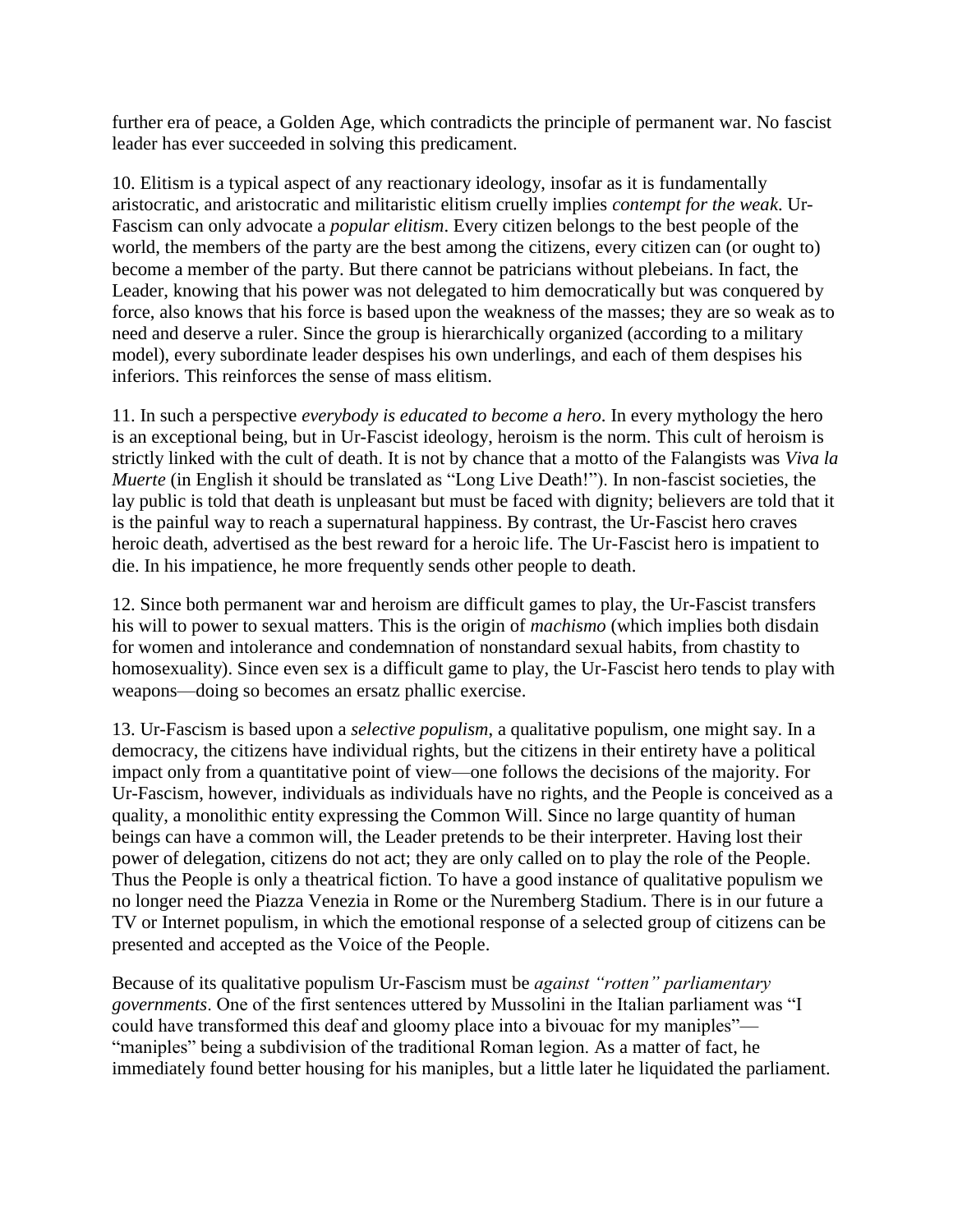Wherever a politician casts doubt on the legitimacy of a parliament because it no longer represents the Voice of the People, we can smell Ur-Fascism.

14. Ur-Fascism speaks Newspeak. Newspeak was invented by Orwell, in *1984*, as the official language of Ingsoc, English Socialism. But elements of Ur-Fascism are common to different forms of dictatorship. All the Nazi or Fascist schoolbooks made use of an impoverished vocabulary, and an elementary syntax, in order to limit the instruments for complex and critical reasoning. But we must be ready to identify other kinds of Newspeak, even if they take the apparently innocent form of a popular talk show.

On the morning of July 27, 1943, I was told that, according to radio reports, fascism had collapsed and Mussolini was under arrest. When my mother sent me out to buy the newspaper, I saw that the papers at the nearest newsstand had different titles. Moreover, after seeing the headlines, I realized that each newspaper said different things. I bought one of them, blindly, and read a message on the first page signed by five or six political parties—among them the Democrazia Cristiana, the Communist Party, the Socialist Party, the Partito d'Azione, and the Liberal Party.

Until then, I had believed that there was a single party in every country and that in Italy it was the Partito Nazionale Fascista. Now I was discovering that in my country several parties could exist at the same time. Since I was a clever boy, I immediately realized that so many parties could not have been born overnight, and they must have existed for some time as clandestine organizations.

The message on the front celebrated the end of the dictatorship and the return of freedom: freedom of speech, of press, of political association. These words, "freedom," "dictatorship," "liberty,"—I now read them for the first time in my life. I was reborn as a free Western man by virtue of these new words.

We must keep alert, so that the sense of these words will not be forgotten again. Ur-Fascism is still around us, sometimes in plainclothes. It would be so much easier, for us, if there appeared on the world scene somebody saying, "I want to reopen Auschwitz, I want the Black Shirts to parade again in the Italian squares." Life is not that simple. Ur-Fascism can come back under the most innocent of disguises. Our duty is to uncover it and to point our finger at any of its new instances—every day, in every part of the world. Franklin Roosevelt's words of November 4, 1938, are worth recalling: "I venture the challenging statement that if American democracy ceases to move forward as a living force, seeking day and night by peaceful means to better the lot of our citizens, fascism will grow in strength in our land." Freedom and liberation are an unending task.

Let me finish with a poem by Franco Fortini:

*Sulla spalletta del ponte Le teste degli impiccati Nell'acqua della fonte La bava degli impiccati.*